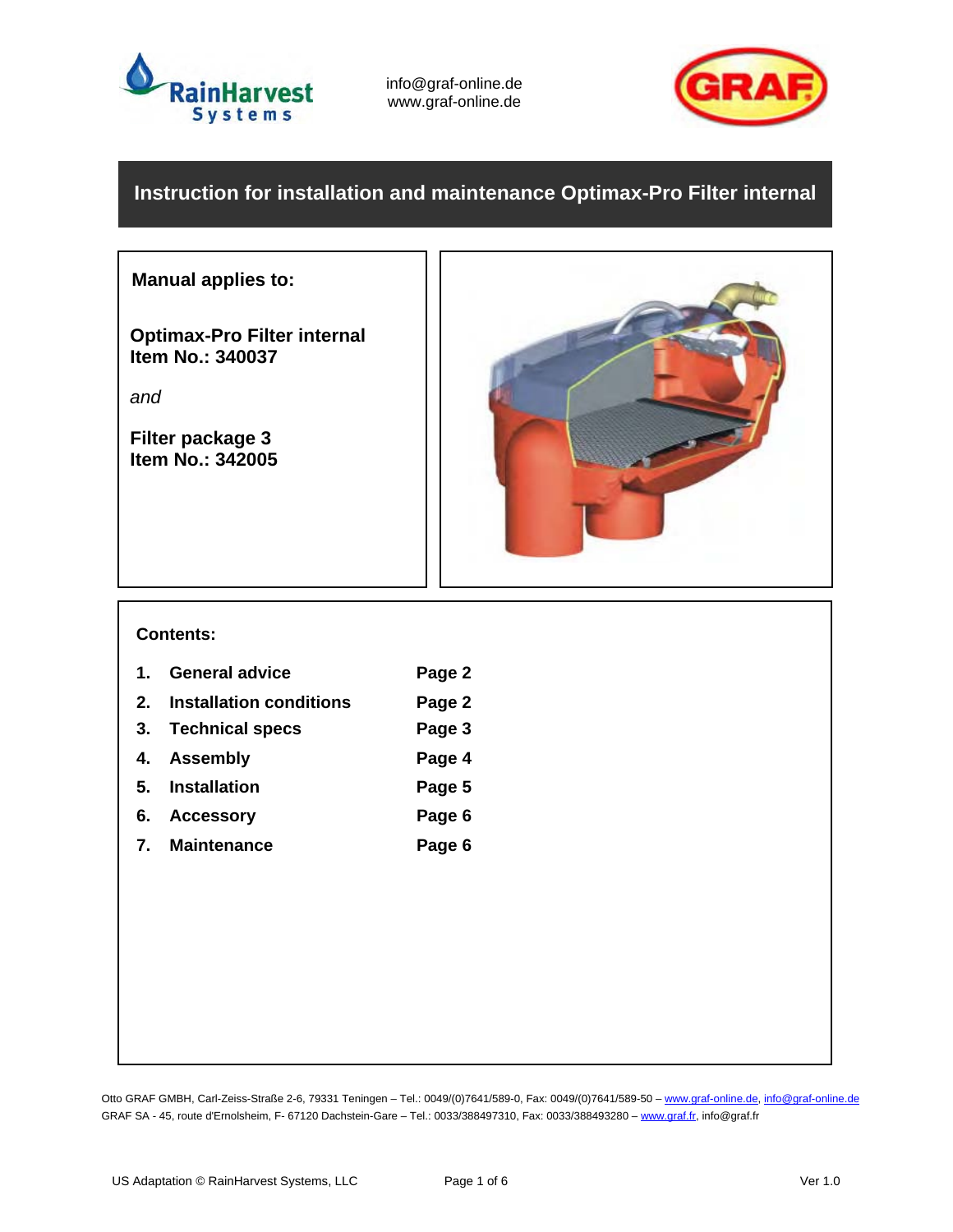

**Please read and follow all instructions provided by this manual. In case of noncompliance, any warranty claim is void. For every accessory supplied by GRAF you will receive separate installation instructions which will be enclosed in the transport packaging.** 

**Any missing instructions have to be requested immediately.** 

**Previous to installation and mounting, it is necessary to test all components fo r possible damages.**

#### **1.1 Safety**

For all work performed, please observe the relevant domestic rules for accident prevention.

Furthermore all relevant rules and norms should be observed during installation, assembly, maintenance and repairing. Please find relating advice in the respective chapters of this instruction manual.

The installation of this rainwater harvesting system and its different components should be performed in a professional manner and according to the enclosed instruction manual.

For all workings on the system and its components respectively the whole system has to be stopped and protected against unauthorized resetting.

GRAF offers a wide range of accessories which are all matched to each other and which can be extended to complete systems. The use of other accessories may lead to dysfunctions and the suspension of the liability for resulting damages.

## **1.2 Marking responsibility**

#### **The processed water is not suitable for consumption and for body hygiene.**

All plumbing and tappings of process water must be marked with **non-potable water** stickers, writing or by illustrations according to the relevant domestic rules, in order to avoid the wrong connection with the drinking water pipework even after years of use. Improper use may even arise with correct marking, e.g. by children. Therefore all process water tappings should be installed with **child-safe** valves.

# **2. Installation conditiions**

#### **2.1 Optimax-Pro Filter internal**

- The Optimax-Pro Filter is suitable for installation in a manhole or underground tank.
- The difference between inflow and outflow is 6.5".
- The filter is suitable for roof areas up to 3,750 ft<sup>2</sup>.
- The mesh width of the sieve insert is 0.35 mm.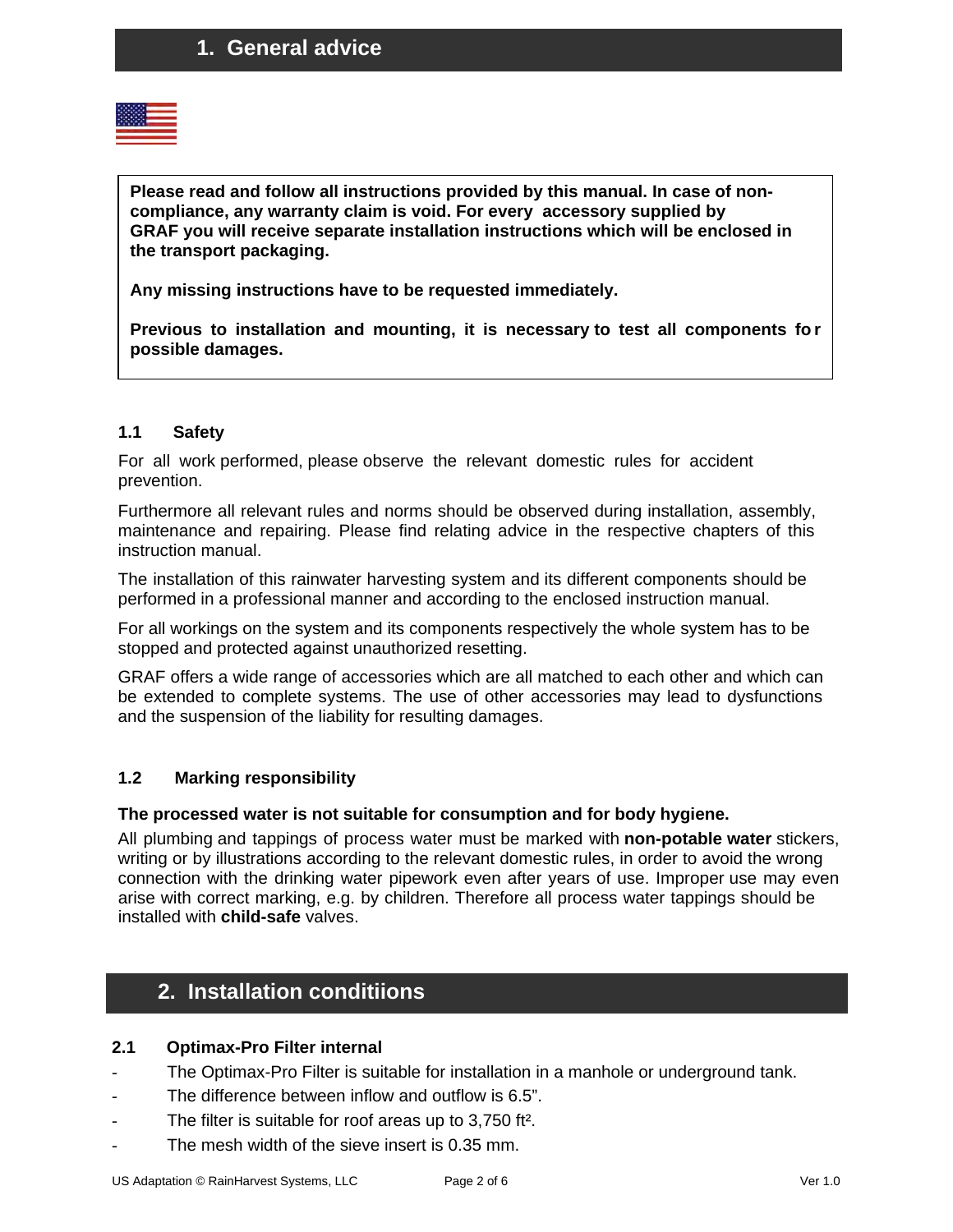**Dimensions:** 





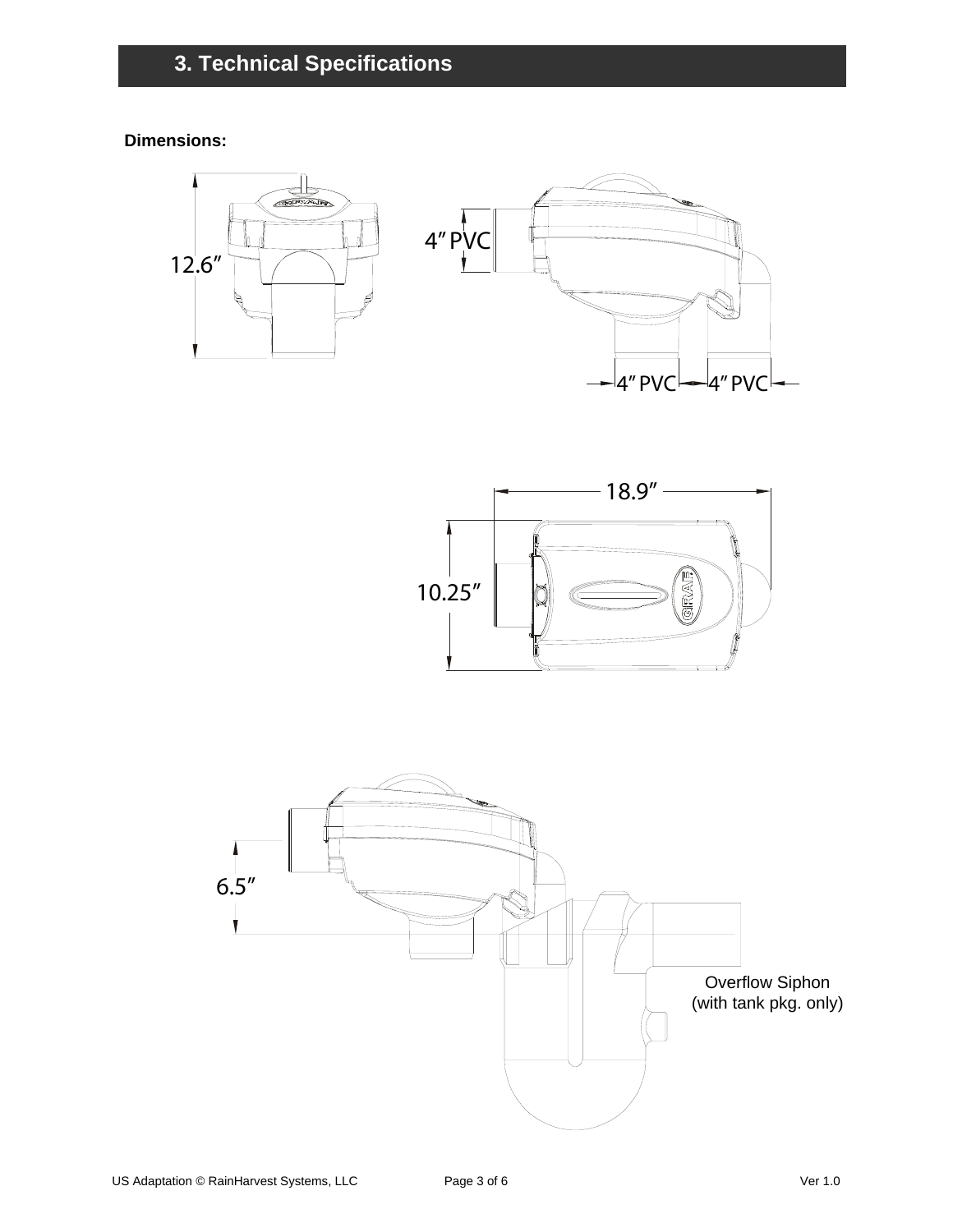# **4. Assembly**

## **Components:**



# **5. Installation in Graf Carat Tank**

**5.1 Overview** 

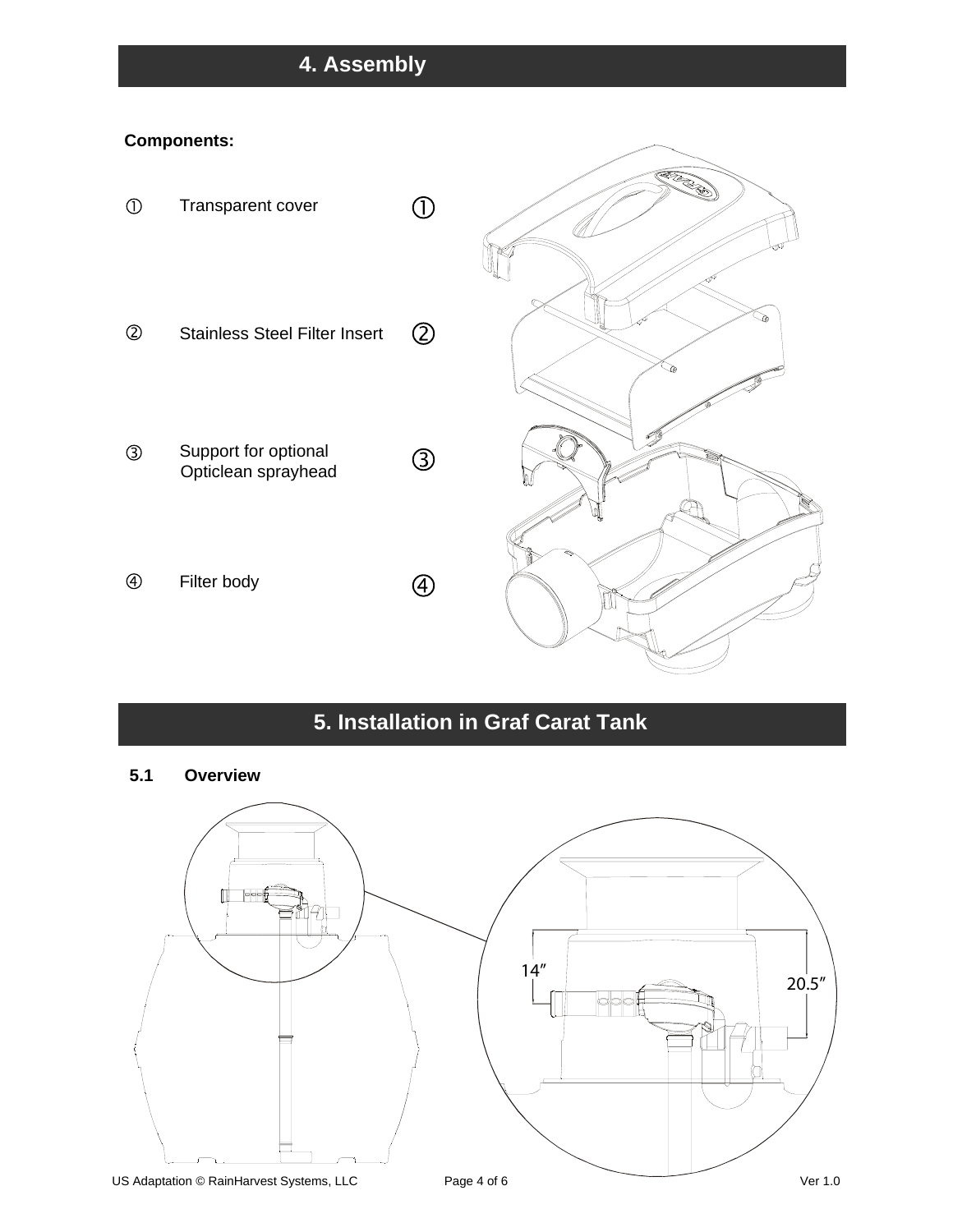# **5. Installation**

## **5.2 Installation of inflow pipe and overflow siphon**



- $\Phi$  Insert the overflow siphon in the lower seal until stop touches the tank side.
- Insert the inflow pipe from the outside

## **5.3 Prepare filter for installation**

Connect the filter body  $\mathbb O$  with a 4" PVC pipe  $\mathbb O$  (on site) with the calming inlet  $\circledcirc$  (contained in filter package 3). Fix all junctions with screws (to prevent shifting of pipes).

② Dimension "L" is 80.7" in the 1700 gallon Carat tank package  $\circledS$ 

| Carat | 2700 L | 3750 L | 4800 L | 6500 L | 7500 L | 9800 L | 13000 ட                                                               |
|-------|--------|--------|--------|--------|--------|--------|-----------------------------------------------------------------------|
|       |        |        |        |        |        |        | ່ 1330 mm   1550 mm   1800 mm   2050 mm   1550 mm   1800 mm   2050 mm |